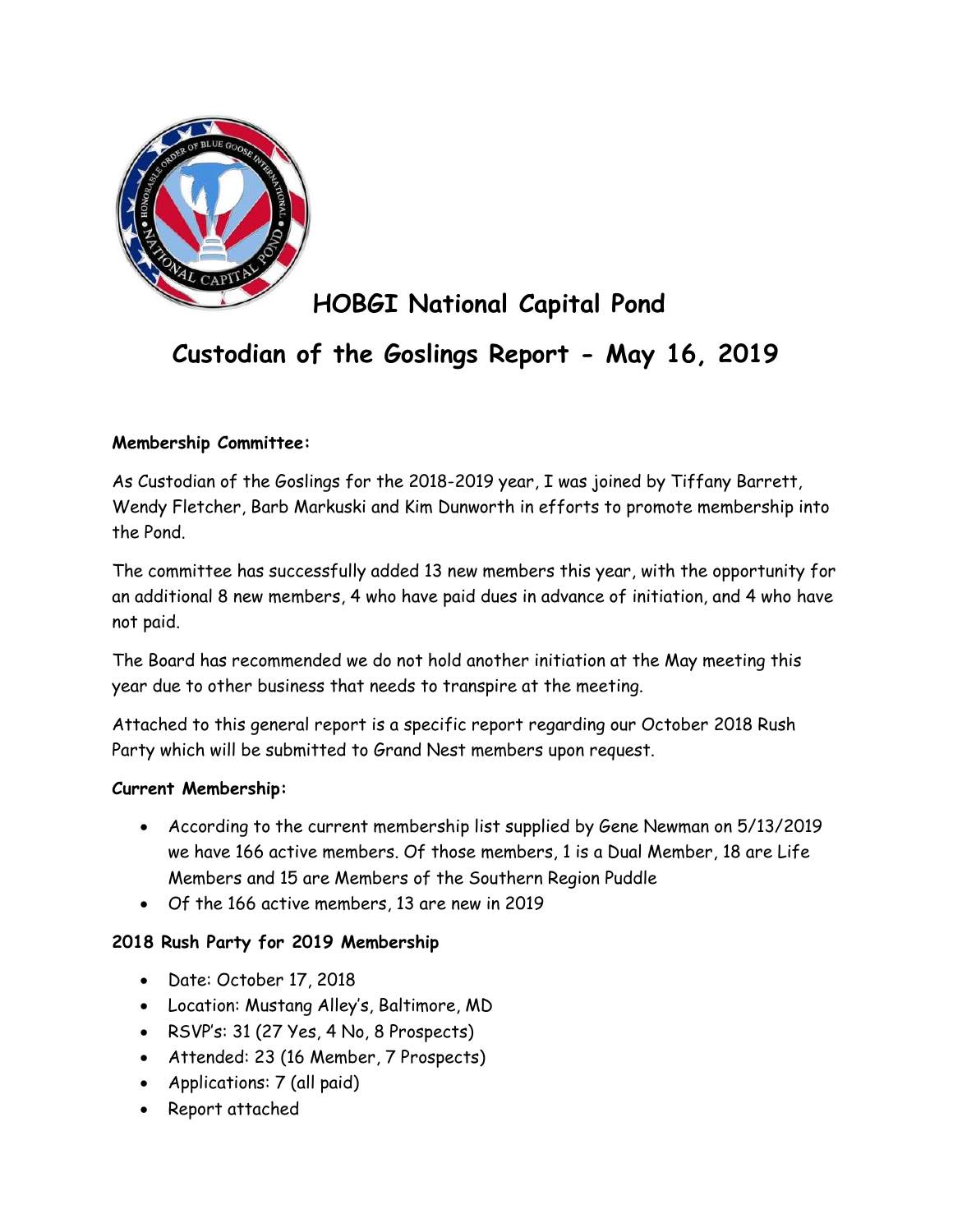## **Initiations**

| ions |                                 |                                                                                    |
|------|---------------------------------|------------------------------------------------------------------------------------|
|      |                                 |                                                                                    |
|      |                                 | 13 Goslings were initiated on January 24, 2019 at a ceremony held at Houlihan's    |
|      | restaurant in Columbia, MD      |                                                                                    |
|      |                                 |                                                                                    |
|      | January 2019 Gosling Initiation |                                                                                    |
|      |                                 |                                                                                    |
|      |                                 |                                                                                    |
|      | <b>NAME</b>                     | <b>COMPANY</b>                                                                     |
|      | 1 Cameron Butcher               | Capezio Contractors                                                                |
|      | 2 Charlie Frank                 | Restronic                                                                          |
|      | 3 Danny Policelli               | <b>Clothes Call</b>                                                                |
|      | 4 David Roccio                  | Servpro of Bethesda, Potomac & DC                                                  |
|      | 5 Diane Danley                  | ServiceMaster Baltimore                                                            |
|      | 6 Guy Brady                     | Core                                                                               |
|      | 7 Humberto Gittens              | Avedon                                                                             |
|      | 8 Jessica Short                 | PuroClean Emergency Clean                                                          |
|      | 9Joe Ferdinando                 | <b>PuroClean Restoration Specialists</b>                                           |
|      | 10 Rob Faith                    | <b>Faith Adjusting</b>                                                             |
|      | 11 Scott Spedden                | Farmers Scott Spedden                                                              |
|      | 12 Stephen Collins              | <b>US Health Advisors</b>                                                          |
|      | 13 Vonda Tindall                | Avedon                                                                             |
|      |                                 |                                                                                    |
|      | nal Applications                |                                                                                    |
|      |                                 |                                                                                    |
|      |                                 | 5 additional Goslings have paid their dues/application fee at this time, 4 of whom |
|      |                                 | have submitted applications. These Goslings will be initiated at the next ceremony |

## Additional Applications

| THUITING TO OITIGHT         |                                                                                                                                       |                           |                    |
|-----------------------------|---------------------------------------------------------------------------------------------------------------------------------------|---------------------------|--------------------|
| 8Jessica Short              | PuroClean Emergency Clean                                                                                                             |                           |                    |
| 9Joe Ferdinando             | <b>PuroClean Restoration Specialists</b>                                                                                              |                           |                    |
| 10 Rob Faith                | <b>Faith Adjusting</b>                                                                                                                |                           |                    |
| 11 Scott Spedden            | Farmers Scott Spedden                                                                                                                 |                           |                    |
| 12 Stephen Collins          | US Health Advisors                                                                                                                    |                           |                    |
| 13 Vonda Tindall            | Avedon                                                                                                                                |                           |                    |
|                             | have submitted applications. These Goslings will be initiated at the next ceremony<br>if they remain interested and viable candidates |                           |                    |
|                             |                                                                                                                                       |                           |                    |
| <b>Prospective Goslings</b> |                                                                                                                                       |                           |                    |
| <b>NAME</b>                 | <b>COMPANY</b>                                                                                                                        | <b>DUES PAID</b>          | <b>APPLICATION</b> |
| 1 Arcadia Calderon          | PuroClean Elkton                                                                                                                      | Y                         | Y                  |
| 2 Brandon Hance             | Avedon                                                                                                                                | Y                         | N                  |
| 3 Brian Tarantino           | Tarantino Engineering                                                                                                                 | $\boldsymbol{\mathsf{N}}$ | N                  |
| 4 Gina Mattera              | Tarantino Engineering                                                                                                                 | N                         | N                  |
| 5 Kerry Kirtley             | Crawford                                                                                                                              | $\mathsf{N}$              | $\mathsf{N}$       |
| 6 Mike Chiosi               | Goodman Gable Gould                                                                                                                   | Υ                         | Y                  |
| 7 Mike Platte               | Platte Insurance Education                                                                                                            | Y                         | Y                  |

\_\_\_\_\_\_\_\_\_\_\_\_\_\_\_\_\_\_\_\_\_\_\_\_\_\_\_\_\_\_\_\_\_\_\_\_\_\_\_\_\_\_\_\_\_\_\_\_\_\_\_\_\_\_\_\_\_\_\_\_\_\_